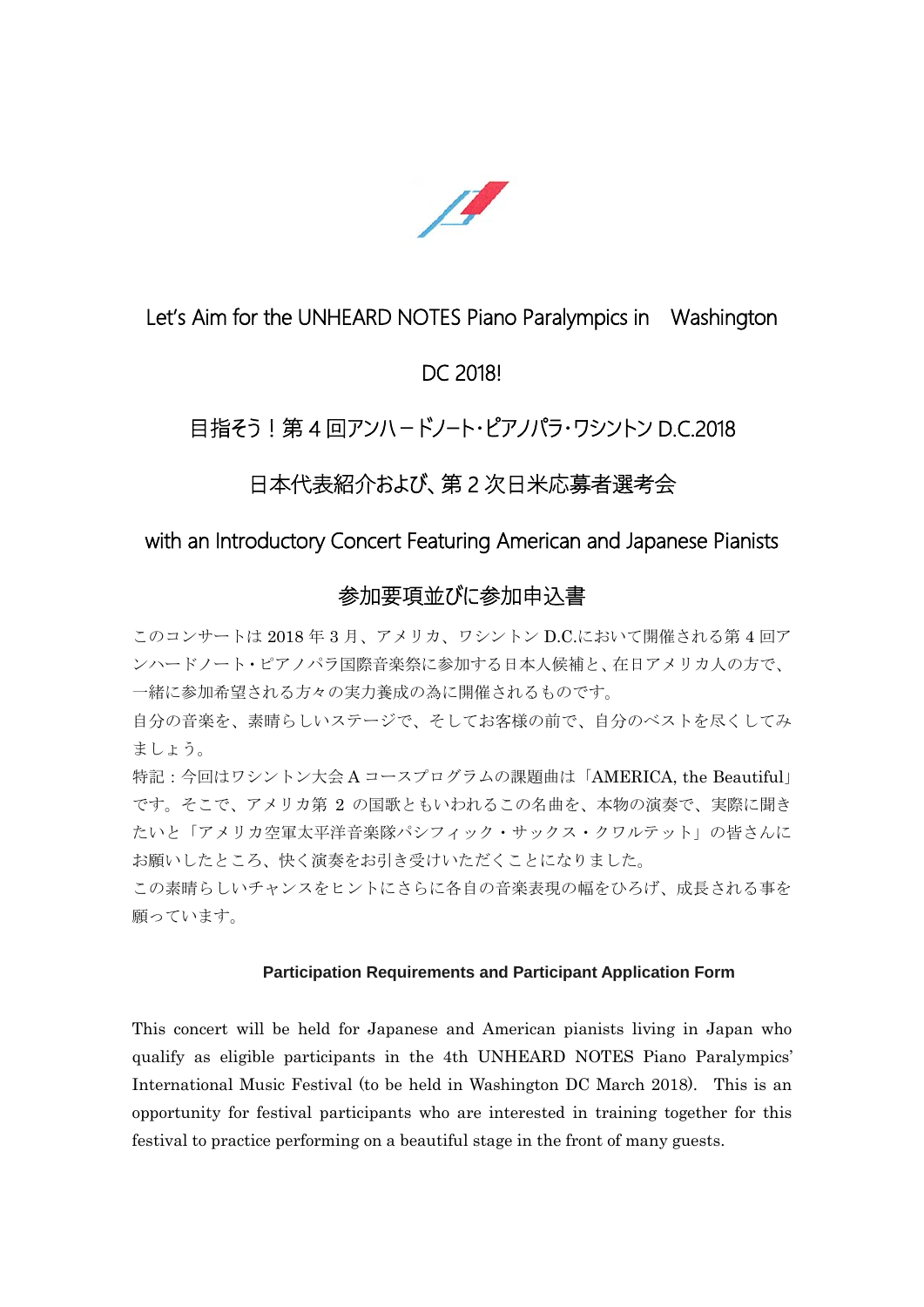We are especially pleased to announce that the saxophone quartet from the US Air Force Band of the Pacific region will perform "America the Beautiful" for us during this concert. As you are aware, "America the Beautiful" is the theme song for the upcoming piano festival in Washington DC. By participating in this concert, festival participants will have the opportunity to diligently listen to this beautiful work performed by an incredibly talented ensemble.

I sincerely hope that you will take advantage of this exciting opportunity to grow and expand your musical horizons.

参加条件 Participation Requirements for this Concert

- ① ピアノソロ、あるいはアンサンブルも構わないが、必ず本人が中心のもの。 Piano solo or ensemble is acceptable, but it is essential that the participant is the featured soloist.
- ② すべての障害を対象とし、むしろその障害から生まれた独創的な演奏を評価します。 We will evaluate unique musical works that are targeted for all disabilities and showcase the ability to overcome obstacles.
- ③ 年齢・国籍は問いません。ただし今回は日本及びアメリカ国籍の方々を対象にします。 For this concert, only individuals with Japanese or American citizenship can participate.
- ④ ④参加料:a, ¥15.000(選考会で選ばれた方。及びアメリカ国籍の方)

b. ¥18,000(今回初挑戦の方) 申し込みと同時に下記口座にお振込みください。振り込み証のコピーを申し込 み書と一緒に送付してください。但しいかなる事情があっても返金は出来ませ んのでご注意ください。

#### Participation/Application fee:

 $(a)$ ,  $\angle$  15.000 (for selected participants in the first round who have American nationality and Japanese)

⒝. ¥ 18,000 (Those who are new to this time)

Please keep in mind the application fee is non-refundable. We also cannot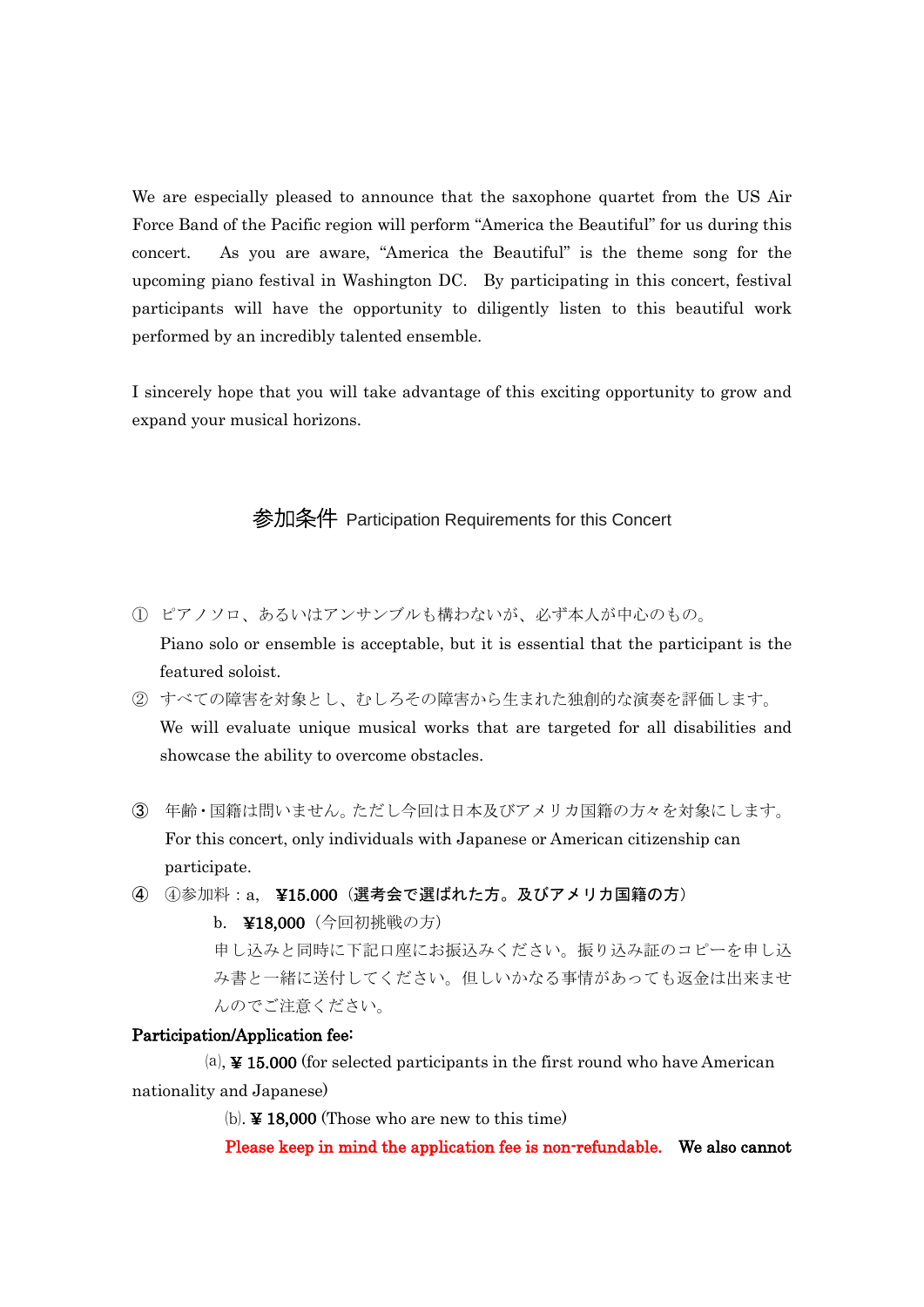#### provide financial assistance in covering the application fee for this concert.

Please use electronic transfer to submit the nonrefundable application fee to the following bank account simultaneously with your application.

振込先:三菱東京 UFJ 銀行、練馬支店、口座番号:1006282 口座名:ピアノパラリンピックイインカイサコダトキオ

|                                                               |            |                               | Application Form・ 参加申込書 |                                  |  |  |  |  |  |  |
|---------------------------------------------------------------|------------|-------------------------------|-------------------------|----------------------------------|--|--|--|--|--|--|
| Print legibly in block letters * 楷書体で太枠内にハッキリとお書きください。        |            |                               |                         |                                  |  |  |  |  |  |  |
| Family Name (姓/ローマ字)      Given Name (名/ ローマ字)    Middle Name |            |                               |                         |                                  |  |  |  |  |  |  |
|                                                               |            |                               |                         |                                  |  |  |  |  |  |  |
|                                                               |            | 姓名 (漢字) Name in Kanji, if any |                         |                                  |  |  |  |  |  |  |
| Date of Birth/生年月日                                            |            | Age 年齢                        |                         | □ Male 男性                        |  |  |  |  |  |  |
|                                                               |            | Month 月 day 日 year 年          |                         | $\Box$ Female 女性                 |  |  |  |  |  |  |
|                                                               | $\sqrt{2}$ |                               |                         |                                  |  |  |  |  |  |  |
| Nationality/citizenship 国籍                                    |            |                               |                         | Spoken Language Used 使用言語        |  |  |  |  |  |  |
| Country of Birth 出生国                                          |            |                               |                         | □ Wheelchair 車椅子□Guide Dog 盲導犬   |  |  |  |  |  |  |
|                                                               |            |                               |                         | Other forms of assistance needed |  |  |  |  |  |  |
|                                                               |            | €                             |                         |                                  |  |  |  |  |  |  |
| <b>Current mailing Address 現住所</b>                            |            |                               |                         |                                  |  |  |  |  |  |  |

| Phone               | Fax       |
|---------------------|-----------|
| <b>Mobile Phone</b> | sh E-mail |

**Occupation, School, College attending (or graduated from)** 職業、又は学校名・学年(又 は出身校)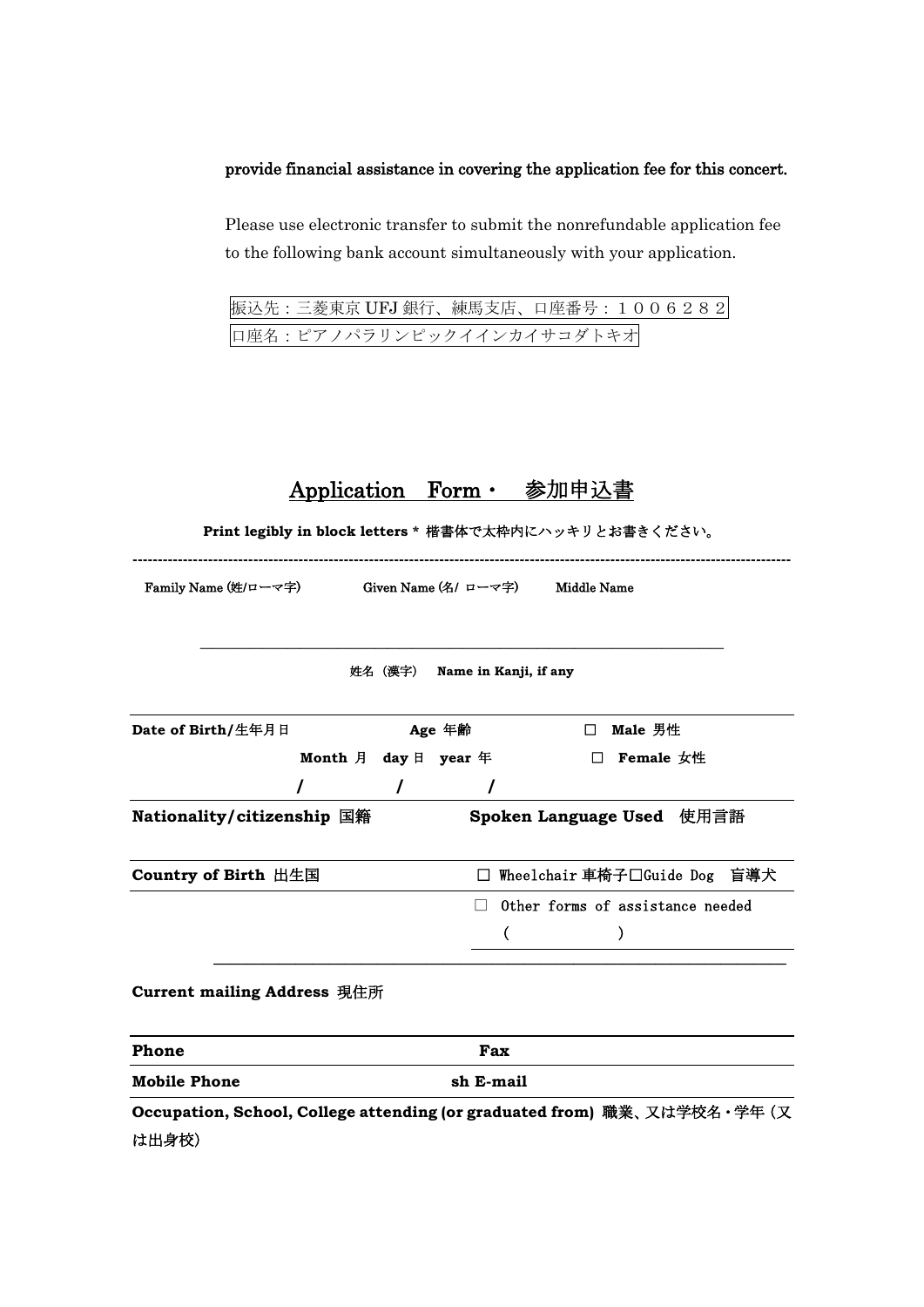**Do you need special assistance? If yes, please note here. 要介護等留意点 (必要なら** ば)

**Checklist** 付書類チェック □ 2Postcard-size photographs for the concert program(put your name on the back)はがき大写真2枚、裏面に住所氏名を記 入) □ A self-addressed envelope (A4 size) 返信用封筒 (A4 サイズ、 住所氏名記載、180 円切手同封) □ A photocopy of passport page with photo), パスポートのコ ピー(写真付きページ)  $\Box$  A photocopy of the receipt for payment of the application fee 参加費の振込明細書コピー。 □ A medical certificate 現状証明書 第 **2** ページ **Category** 参加部門 **Please indicate which section describes your disability.** どの部門に参加しますか?(自己申告) □ Section A: Intellectual disability 知的障害部門 □ Section B: Limbs disability 四肢障害部門 □ Section C: Vision disability 視覚障害部門 □ Section D: Hearing disability or Speech disability 聴覚及び言語障害部門 □ Section E: Developmental Disability 発達障害部門 □ Section F: Multiple Disabilities 重複障害部門 **Course Choice,** 出演希望コース **A course B course A+B (both course)** Course A コースプログラム (in Washington D.C.) create a piece on the theme of "America, the Beautiful" composed bySamuel A.Ward "America, the Beautiful"のテーマによる 創作曲。 Title | Time 時間 minutes

――――――――――――――――――――――――――――――――――――――――

B Course B コースプログラム